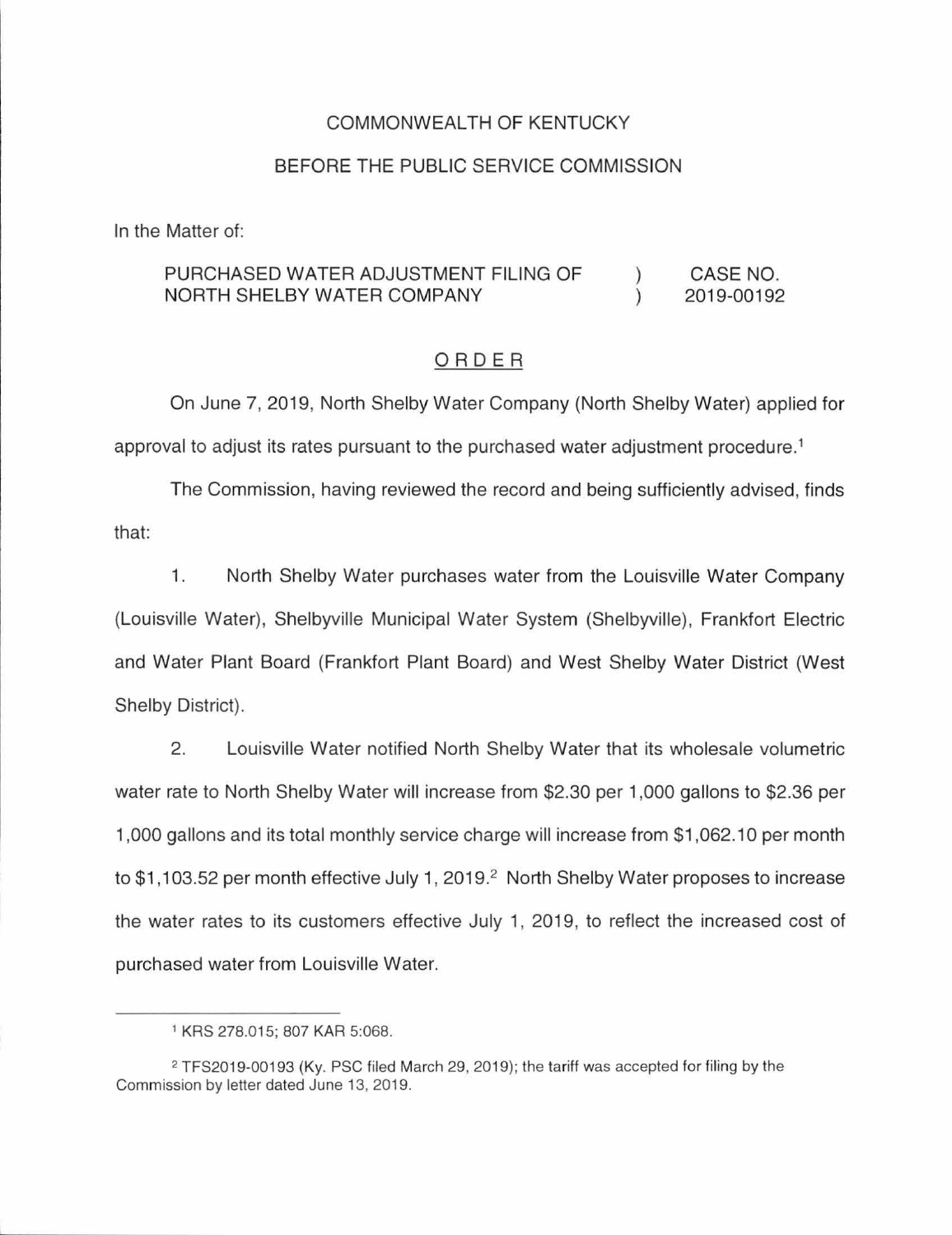3. North Shelby Water proposed a purchased water adjustment factor of \$0.05 per 1,000 gallons in its application.

4. During the 12 months ended April 30, 2019, North Shelby Water purchased 255,449,000 gallons of water from Louisville Water, purchased 108,600,400 gallons of water from Shelbyville and purchased 74,903,000 gallons from Frankfort Plant Board. During the same period, North Shelby Water sold 363,869,800 gallons of water. The increase in the cost of purchased water is \$15,823.98, resulting in a purchased water adjustment factor of \$0.05 per 1,000 gallons.

5. The purchased water adjustment factor of \$0.05 per 1,000 gallons, as calculated in Appendix A to this Order, is fair, just, and reasonable, and should be approved.

6. North Shelby Water's proposed rates should be approved.

7. The rates as set forth in Appendix B to this Order, are fair, just, and reasonable, and should be approved for water service rendered by North Shelby Water on and after July 1, 2019.

IT IS THEREFORE ORDERED that:

1. The purchased water adjustment factor of \$0.05 per 1,000 gallons is approved.

2. The rates proposed by North Shelby Water are approved.

3. The rates as set forth in Appendix B to this Order are approved for water service rendered by North Shelby Water on and after July 1, 2019.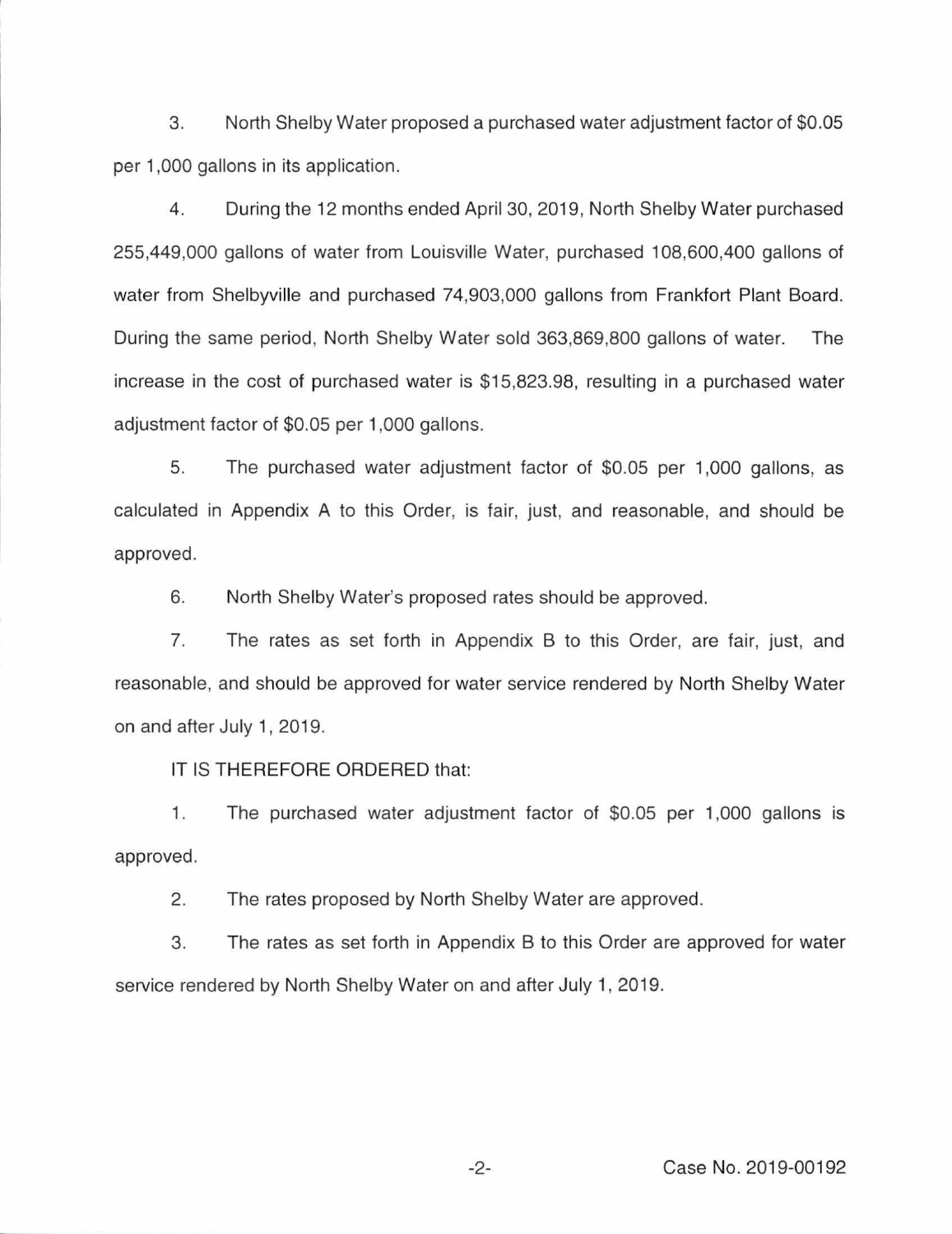4. Within 20 days of the date of entry of this Order, North Shelby Water shall file with the Commission, using the Commission's electronic Tariff Filing System, revised tariff sheets showing the rates approved herein.

5. Within 30 days of the date of entry of this Order, North Shelby Water shall file with the Commission Proof of Notice pursuant to 807 KAR 5:068, Section 5(3).

6. Any document filed pursuant to ordering paragraph 5 of this Order shall reference the number of this case and shall be retained in the post case correspondence file.

7. This case is closed and removed from the Commission's docket.

# [REMAINDER OF PAGE INTENTIONALLY LEFT BLANK]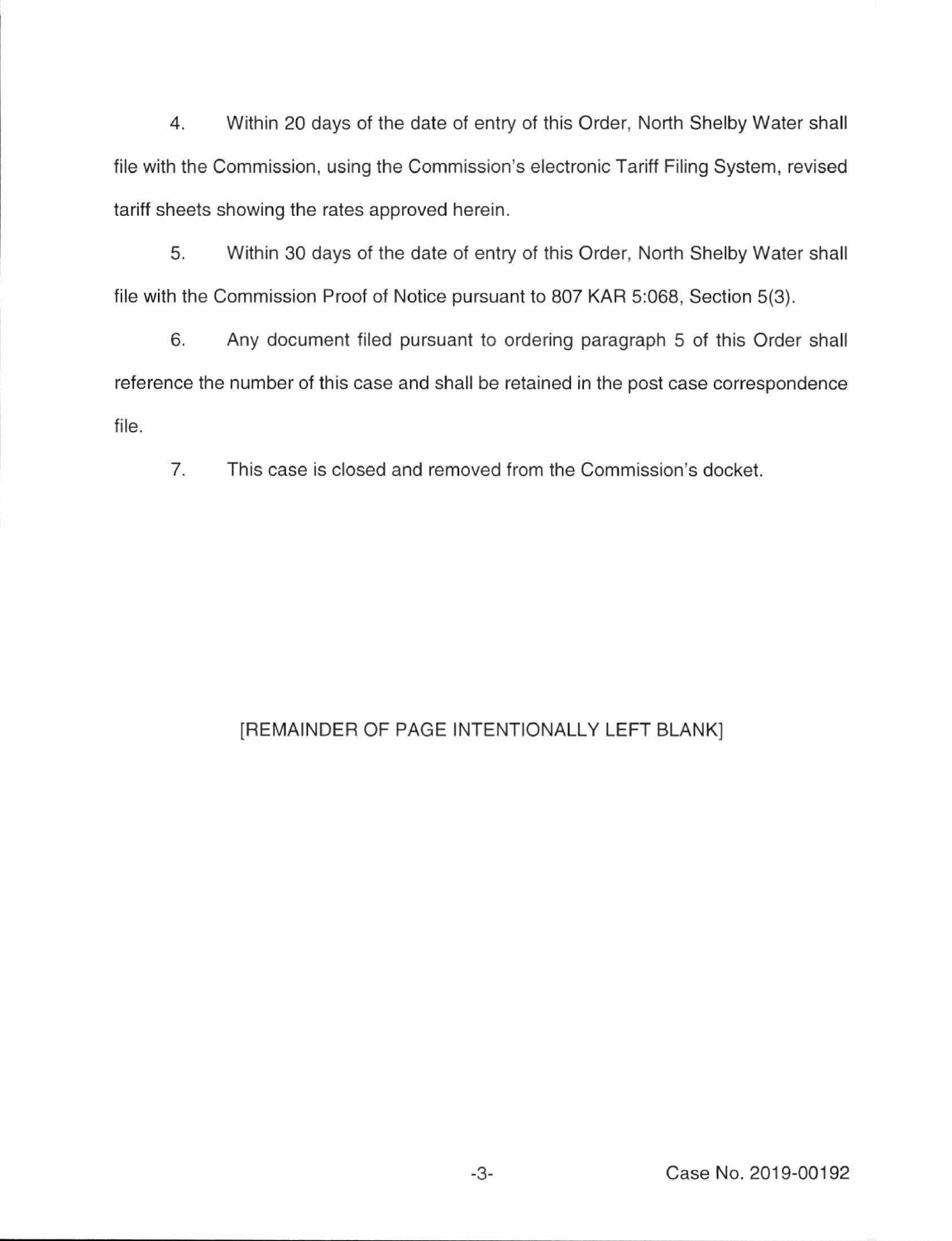By the Commission



ATTEST:

<u>Your n. Runso</u>

Case No. 2019-00192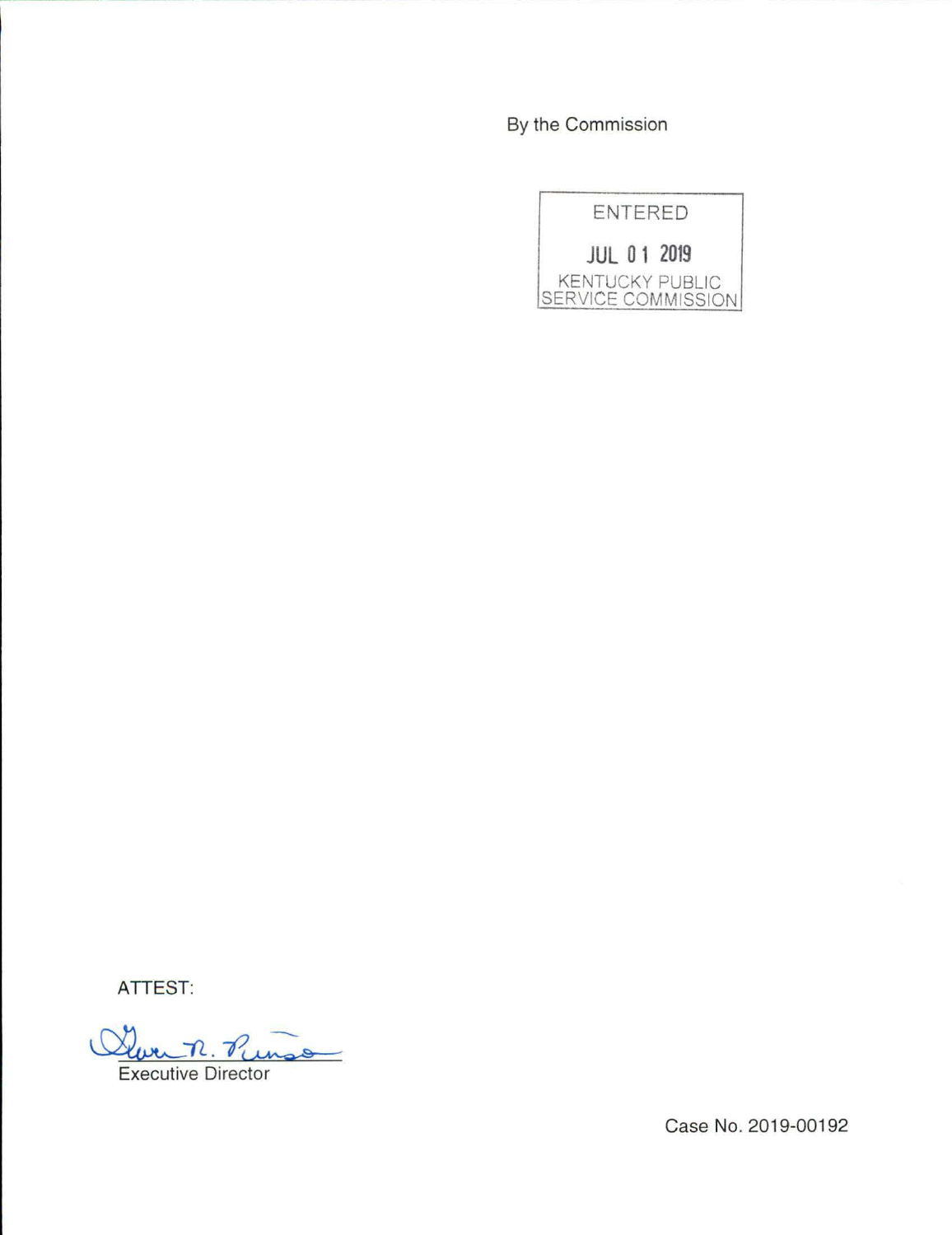# APPENDIX A

# APPENDIX TO AN ORDER OF THE KENTUCKY PUBLIC SERVICE COMMISSION IN CASE NO. 2019-00192 DATED **JUL 0** *1* **2019**

|                                                                                           | <b>New Rate</b>                            | <b>Base Rate</b>                                       |
|-------------------------------------------------------------------------------------------|--------------------------------------------|--------------------------------------------------------|
| Louisville Water<br><b>Purchases in Gallons</b><br>Rate per 1,000 Gallons<br>Subtotal     | 255,449,000<br>\$2.36/1000<br>\$602,859.64 | 255,449,000<br>\$2.30/1000<br>\$587,532.70             |
| <b>Months</b><br>Monthly Service Charge<br>Subtotal                                       | 12<br>\$1,103.52<br>\$13,242.24            | 12<br>\$1,062.10<br>\$12,745.20                        |
| Shelbyville Municipal<br><b>Purchases in Gallons</b><br><b>Wholesale Rate</b>             | 108,600,400<br>NO CHANGE                   | 108,600,400<br>NO CHANGE                               |
| <b>Frankfort Plant Board</b><br><b>Purchases in Gallons</b><br><b>Wholesale Rate</b>      | 74,903,000<br>NO CHANGE                    | 74,903,000<br>NO CHANGE                                |
| <b>West Shelby District</b><br><b>Purchase in Gallons</b><br><b>Wholesale Rate</b>        | No Purchases<br>NO CHANGE                  | No Purchases<br>NO CHANGE                              |
| Total                                                                                     | \$616,101.88                               | \$600,277.90                                           |
| Increased water cost                                                                      |                                            | \$15,823.98                                            |
| Increased water cost<br>Divided by Gallons sold/1000<br>Purchased water adjustment factor |                                            | \$15,823.98<br>363,869,800<br>\$0.044 per 1000 Gallons |
|                                                                                           |                                            | or \$ 0.05 per 1000 Gallons                            |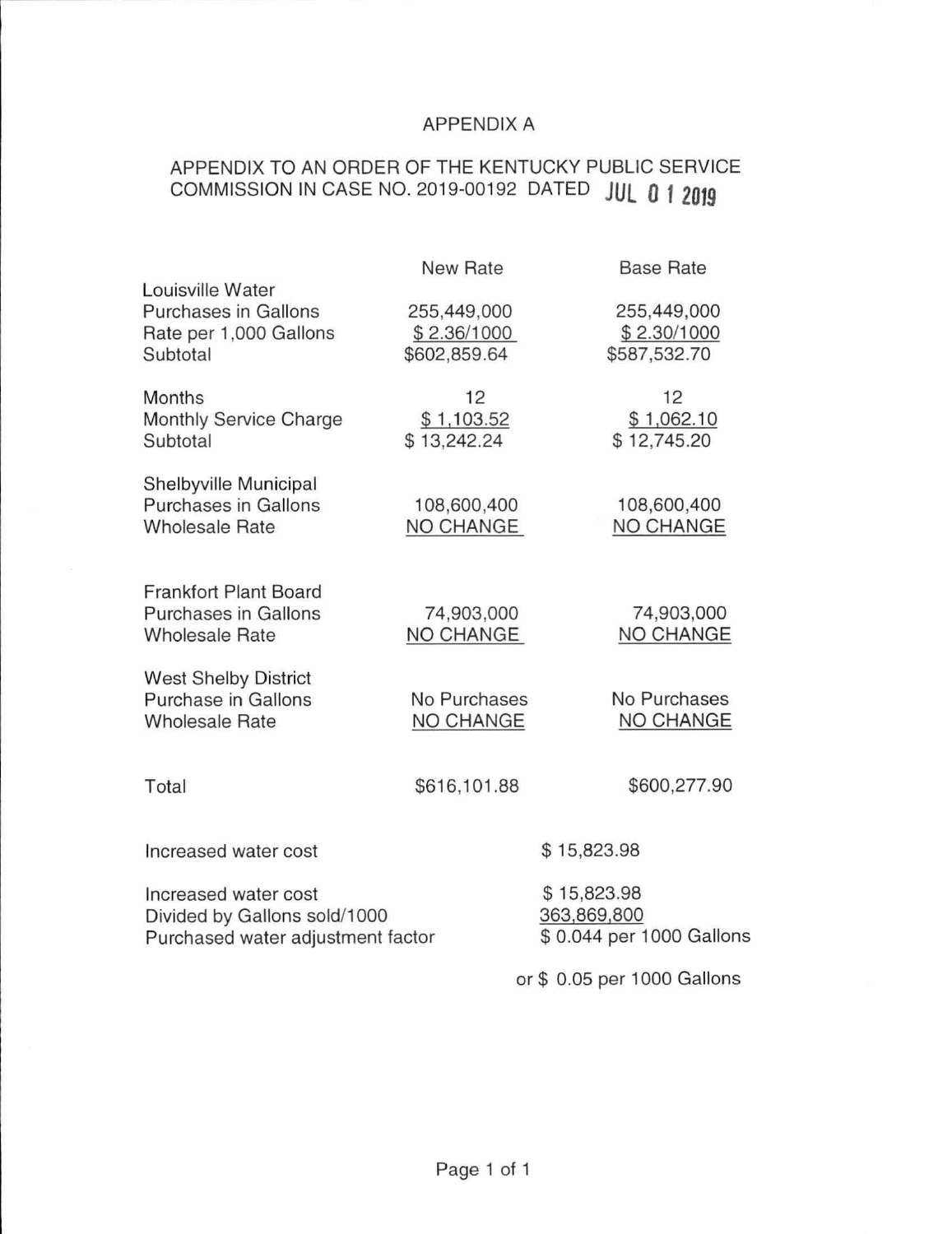# APPENDIX B

# APPENDIX TO AN ORDER OF THE KENTUCKY PUBLIC SERVICE COMMISSION IN CASE NO. 2019-00192 DATED **JUL 0 1 2019**

The following rates and charges are prescribed for the customers in the area served by North Shelby Water Company. All other rates and charges not specifically mentioned herein shall remain the same as those in effect under the authority of the Commission prior to the effective date of this Order.

## Monthly Water Rates

# 5/8- x 3/4-lnch Meter

| First | 2,000 Gallons  |
|-------|----------------|
| Next  | 3,000 Gallons  |
| Next  | 5,000 Gallons  |
| Next  | 40,000 Gallons |
| Over  | 50,000 Gallons |

### 1-lnch Meter

| First | 5,000 Gallons  |
|-------|----------------|
| Next  | 5,000 Gallons  |
| Next  | 40,000 Gallons |
| Over  | 50,000 Gallons |

### 1 1 /2-lnch Meter

| First | 10,000 Gallons |
|-------|----------------|
| Next  | 40,000 Gallons |
| Over  | 50,000 Gallons |

### 2-lnch Meter

| First | <b>15,000 Gallons</b> |
|-------|-----------------------|
| Next  | 35,000 Gallons        |
| Over  | 50,000 Gallons        |

# 3-lnch Meter

| First | 35,000 Gallons |
|-------|----------------|
| Next  | 15,000 Gallons |
| Over  | 50,000 Gallons |

\$22.68 Minimum Bill 7.64 per 1,000 Gallons 6.26 per 1,000 Gallons 5.57 per 1,000 Gallons 4.89 per 1,000 Gallons

\$ 45.60 Minimum Bill 6.26 per 1,000 Gallons 5.57 per 1,000 Gallons 4.89 per 1,000 Gallons

\$ 76.90 Minimum Bill 5.57 per 1,000 Gallons 4.89 per 1,000 Gallons

\$ 104. 75 Minimum Bill 5.57 per 1 ,000 Gallons 4.89 per 1,000 Gallons

\$ 216.15 Minimum Bill 5.57 per 1,000 Gallons 4.89 per 1,000 Gallons